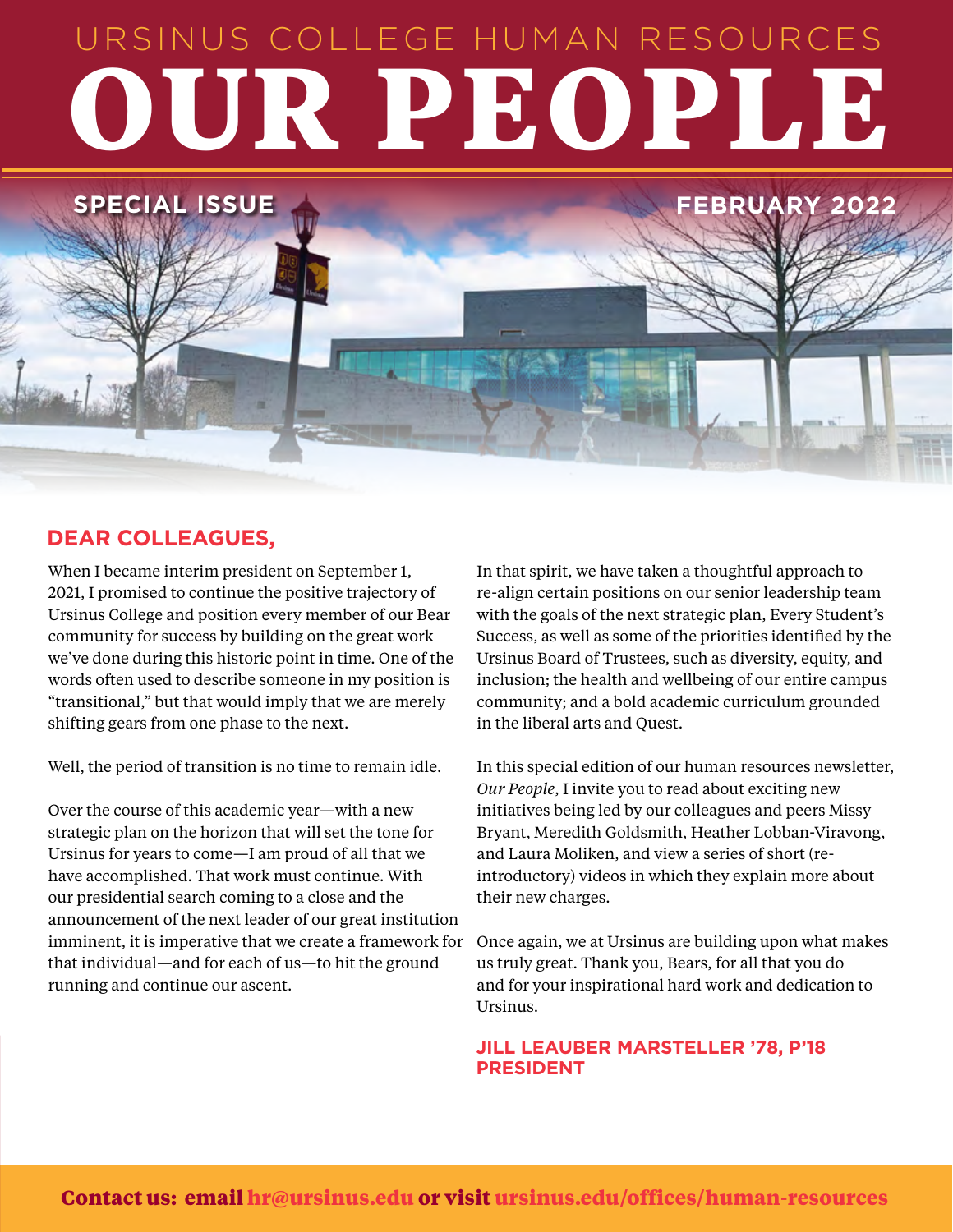# **A NEW, INNOVATIVE APPROACH...**

### **PAVING THE WAY FOR EVERY STUDENT'S SUCCESS**

Every innovative vision must first have a strategy—a roadmap for success. And in laying the groundwork for Ursinus's next strategic plan, Every Student's Success, we are setting in motion a bold new plan that empowers our students and nurtures their potential. After all, our purposeful approach to the liberal arts has long been a point of distinction.



Guiding our efforts in this area will be **Meredith Goldsmith**, a professor of English who is no stranger to teaching and scholarship. As the college's new **chief strategy and innovation officer**, Meredith will not only lead our strategic plan, but also support program development to elevate the Quest core curriculum to new heights. That means *more* opportunities to strengthen our faculty and staff's support for our students, new pathways for students toward graduate and professional education, and *stronger* collaborations to foster relationships with community colleges to strengthen transfer student cohorts.

Now more than ever, it is important that we provide exceptional support of our students throughout their time here at Ursinus. This means offering the kinds of resources that promote their well-being in as thoughtful and integrated a manner as possible. To accelerate this vision, the college realigned several administrative offices to create closer connections with students, but also to encourage even greater collaboration among our student-facing teams. This new framework emphasizes our commitment to creating a culture that is more welcoming, healthy, and responsive to our students' needs.

### **THE DIVISION OF STUDENT AFFAIRS**

**Missy Bryant**, our vice president for student affairs and dean of students, is leading a division that plays a crucial role in Ursinus Quest. Missy and her colleagues have created a model for learning outside the classroom that ties directly to the curriculum and provides an exceptionally



personalized and supportive environment here on campus. They've strengthened their relationships with academic affairs, ensuring no barriers exist between our students' academic and personal growth. And they're focused on providing resources that create a more welcoming and inclusive campus culture for every student—a culture built upon their safety and wellbeing. In addition to increasing staffing in Campus Safety, Missy has expanded the roles of three colleagues to help the division carry forward this new vision:

- Nick Hanford, Executive Director of Student Success and Scholarship Experiences
- Katie O'Brien, Director of the Institute for Student **Success**
- Gabrielle Wright, Executive Director of Campus Safety and Emergency Preparedness

#### **THIS DIVISION NOW INCLUDES:**

Campus Safety and Emergency Preparedness The Institute for Student Success Residence Life Scholarship Experiences Student Conduct Student Engagement Title IX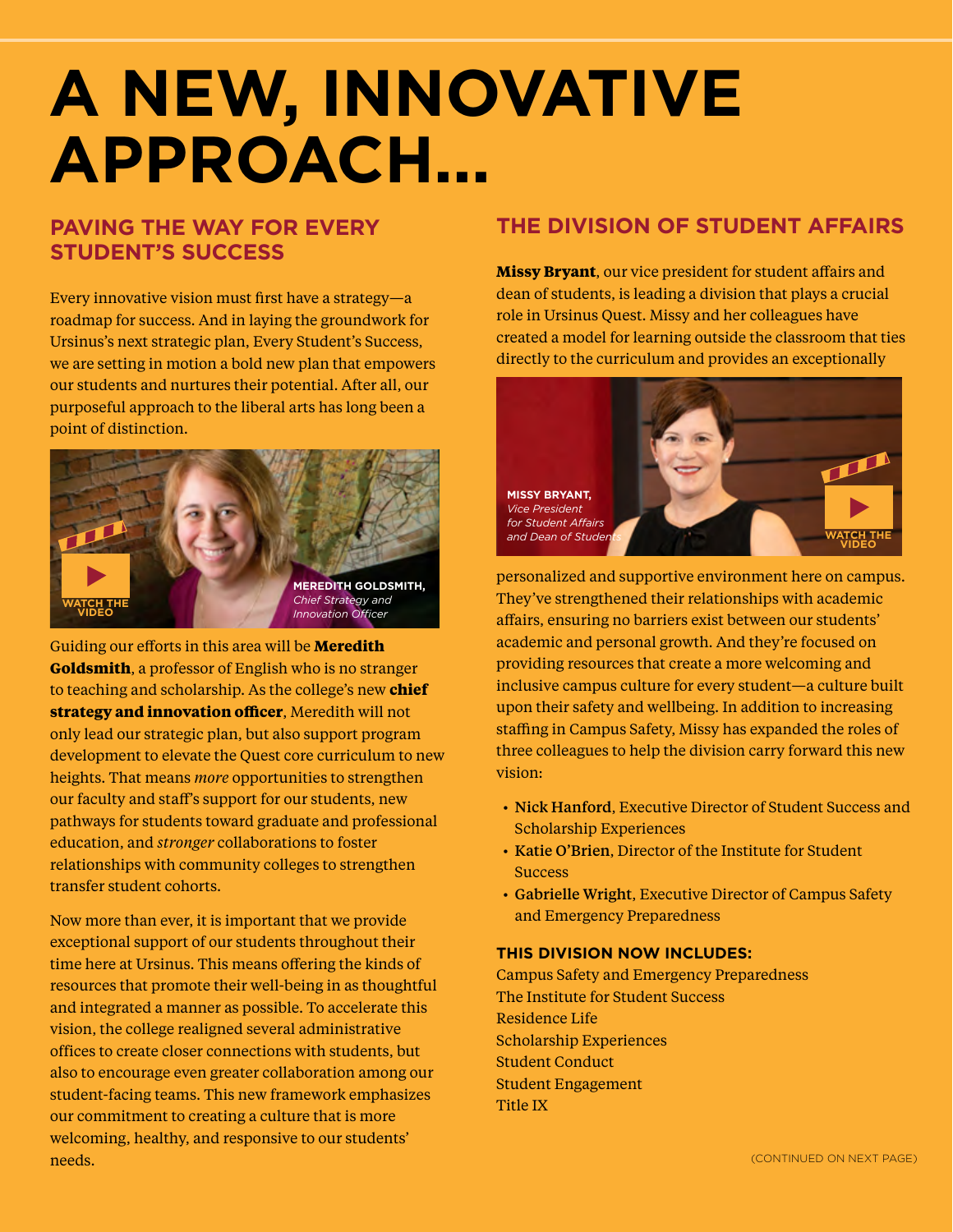# **...TO NURTURE STUDENT POTENTIAL**

(CONTINUED)

# **THE DIVISION OF INCLUSION AND COMMUNITY ENGAGEMENT**

Fostering a truly inclusive environment leads to a greater sense of belonging, creating new avenues to build relationships. As our Vice President for Inclusion and Community Engagement, **Heather Lobban-Viravong** leads an expanded team whose vision is to strengthen engagement among all members of our campus, as well



as our regional neighbors. They'll support all of our civic engagement and service opportunities, building even more meaningful partnerships with organizations throughout Montgomery County, and beyond. And they'll continue the good work of building our "Beloved Community" through sustainable initiatives supporting our diversity, inclusion, and equity efforts. Joining Heather in carrying forward this new vision are:

- Ashley Henderson, Director of the Institute for Inclusion and Equity
- Monique Kelly, College and Community Engagement Specialist
- Rev. Terri Ofori, Chaplain and Director of Religious and Spiritual Life
- Christian Rice, Associate Dean for Civic Learning
- Dee Singley, Director of Disability Services

### **THIS DIVISION NOW INCLUDES:**

Chaplain's Office/Religious and Spiritual Life Community Relations Disability Services The Institute for Inclusion and Equity (IIE) UCARE

## **THE DIVISION OF HEALTH AND WELLNESS**

As our new Vice President for Health and Wellness, **Laura Moliken** will now focus on the mental and physical wellbeing of our community. Her leadership portfolio reflects a more integrated focus to the health



of our campus. She's leading a division that unites the Wellness Center and our Prevention and Advocacy office with athletics and recreational activity—a more holistic approach to promoting healthy lifestyles and a more nurturing campus culture to support our students. Her team works closely with student affairs, in particular, to create a residential experience viewed through the broad lens of student wellbeing. To support this newly integrated division, Laura has expanded the roles of the following individuals:

- Erin Stroble, Director of Athletics, will take over the reins on all day-to-day operations and responsibilities of the athletics department.
- Lauren Finnegan Martin, Executive Director for Counseling and Wellness, will focus her efforts on counseling services and physician care.
- Katie Bean, Director for Prevention and Advocacy, will continue with her current role, but will assume more greater responsibilities in planning programming and initiatives associated with the six dimensions of well-being: social, emotional, physical, intellectual, spiritual, and financial.

### **THIS DIVISION NOW INCLUDES:**

Athletics and the Fitness Center Prevention and Advocacy Recreation and Intramurals Sports Medicine The Wellness Center